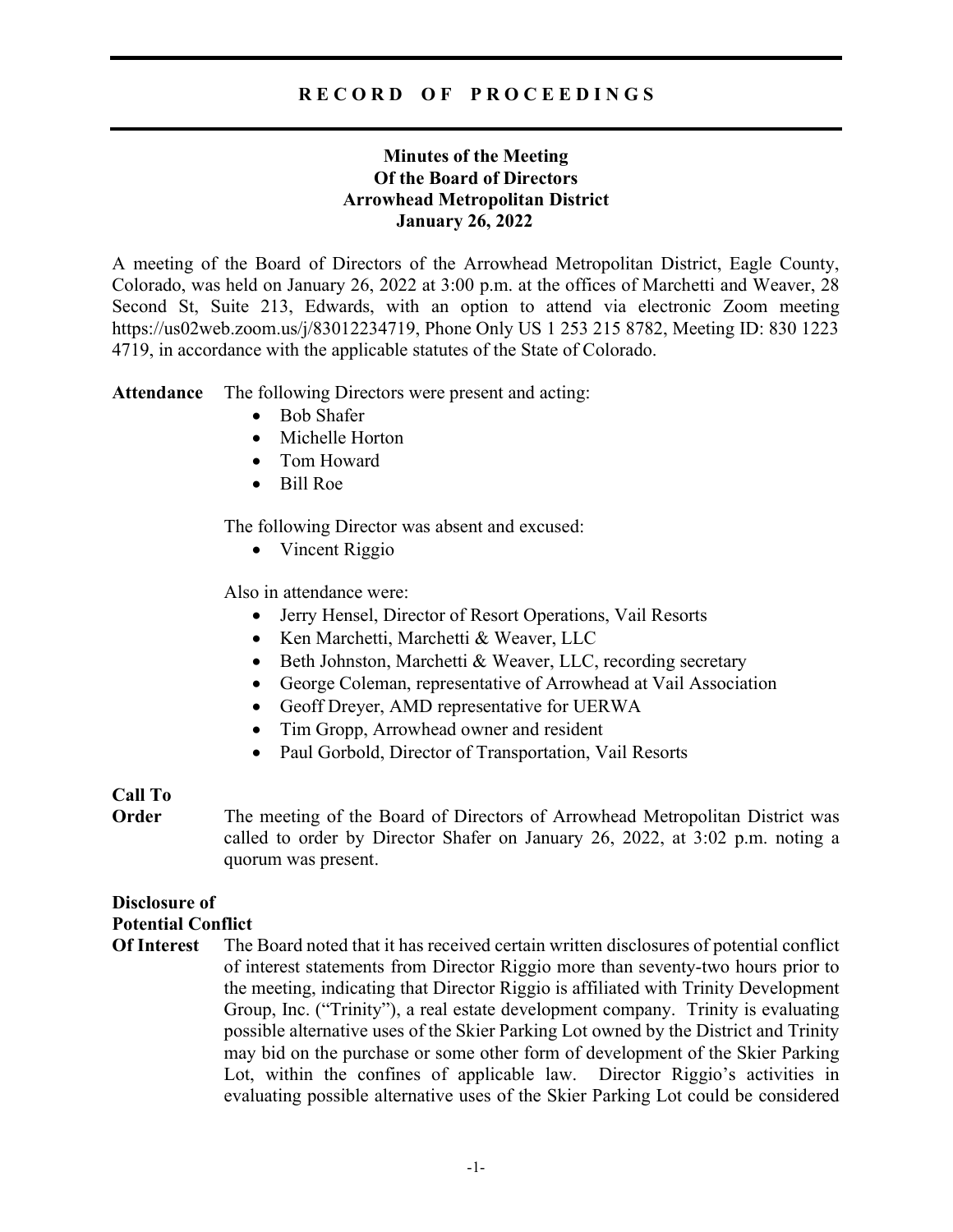### Arrowhead Metropolitan District Board of Directors January 26, 2022 Meeting Minutes

by some to constitute a potential conflict of interest. The Board noted, for the record, that this disclosure is restated at this time with the intent of fully complying with laws pertaining to potential conflicts of interest.

### Consideration

Of Agenda There were no changes to the agenda.

### Transportation

Report Mr. Gorbold gave a report on transportation services for the season to date. Village to Village service started November 24, 2021 with Arrowhead shuttles starting December 1. The Vail shuttle on January 4 did not have any riders so the official start date was pushed back to January 11. During the busy holiday weeks, the smaller shuttles were replaced with larger buses to handle the crowds during peak ride times. Ridership is up about 200% over 2021 season to date due to no limitations on capacity and increased service.

> The transportation agreement includes a 5% increase of the hourly rate to cover expenses and salary increases for drivers. Mr. Gorbold reviewed the fixed and variable service rates and billing per the agreement. Director Howard requested backup showing how the service hours billed are determined, what buses were run, and a wait times report to compare to last year.

> General discussion continued on service expectations through the end of the season, most effective use of available resources, an operating plan for Arrowhead, possible use of subcontractors for drivers, evening service to Beaver Creek during upcoming holidays and a possible second bus to Vail on Thursdays.

Minutes The Board reviewed the minutes included in the Board packet and Director Horton inquired on the paving in Riverdance. Following discussion, and by motion duly made and seconded, it was unanimously

> RESOLVED to approve the minutes of the December 15, 2021 meeting as presented.

# **Accounts**

Payable Ms. Johnston confirmed that an updated accounts payable list was distributed via email prior to the meeting. The Board reviewed the updated Accounts Payable list and by motion duly made and seconded, it was unanimously

RESOLVED to approve the updated Accounts Payable list as presented.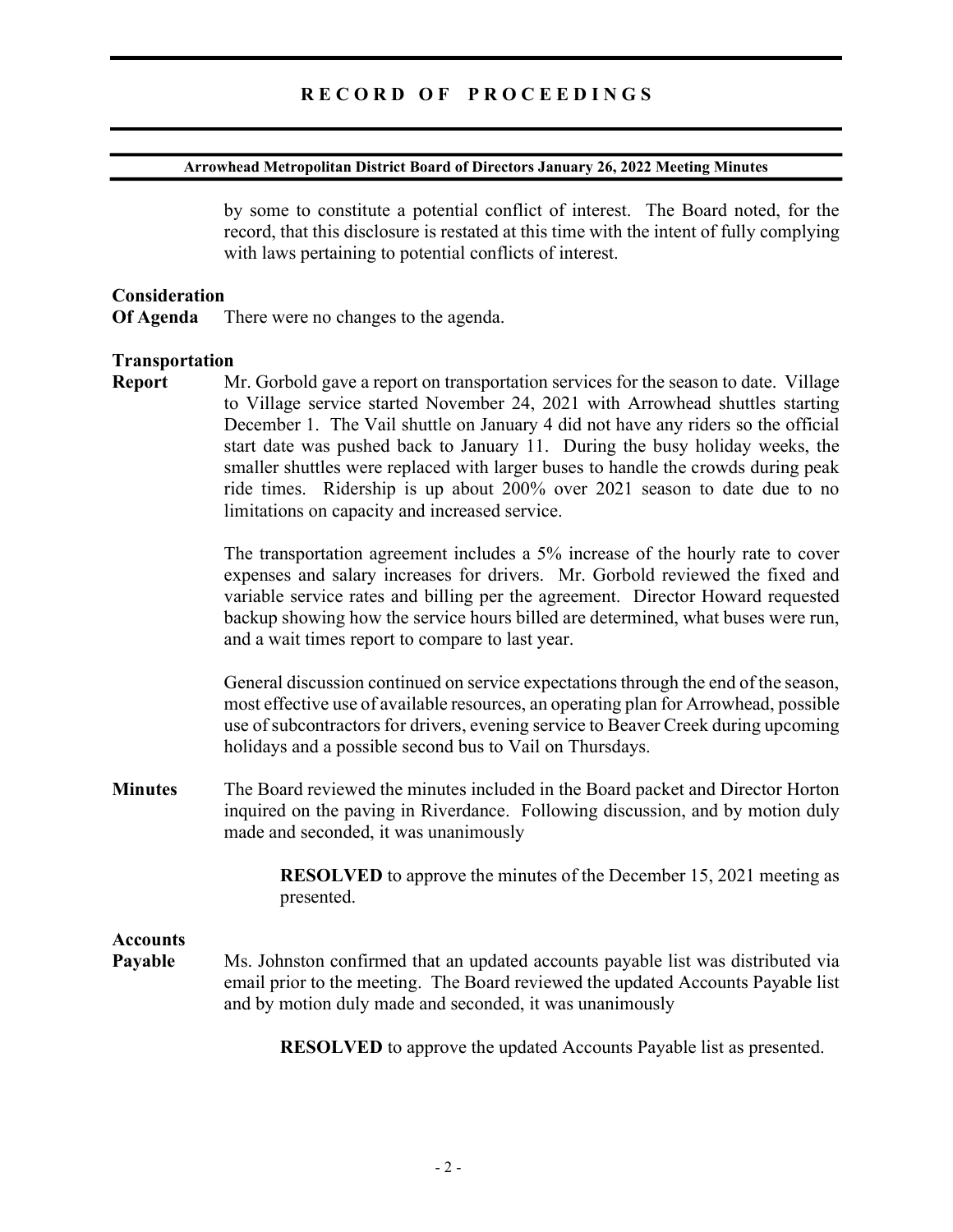# RECORD OF PROCEEDINGS

### Arrowhead Metropolitan District Board of Directors January 26, 2022 Meeting Minutes

### Transportation

Agreements Director Shafer reviewed the revised Arrowhead Shuttle agreement reporting that he and Mr. Hensel worked out the issue outstanding from the December meeting. Given that time was of the essence for the agreement since service had already started, Director Shafer signed the revised Agreement. Following discussion, and upon motion duly made and seconded, it was unanimously

> RESOLVED to ratify the Second Amendment to the Arrowhead Metropolitan District Transportation Services Letter Agreement.

### Brownstein Engagement

Letter Director Shafer reviewed the engagement letter included in the packet and gave background on the request to research and procure potential grant funds for the District for infrastructure projects, notably the roundabout project. The Board requested that an update on the progress and timeline of the potential grant funds be prepared for the next meeting. Following discussion, and upon motion duly made and seconded, it was unanimously

> RESOLVED to ratify the Engagement Agreement for Legal Services with Brownstein Hyatt Farber Schreck, LLP.

### Encroachment

Agreement Mr. Hensel presented the Encroachment License Agreement for 14 St. Andrews Pl. The project included a redo of the driveway and installing a berm. Mr. Hensel did not flag any potential issues with the project in regard to the District property and recommended approval. Following discussion, and upon motion duly made and seconded, it was unanimously

> RESOLVED to approve the Encroachment License Agreement with Douglas and Debra Jacobs for 14 St. Andrews Place as presented.

Action List The Board reviewed the action list in the packet. Ms. Johnston gave an update on the election including postings on the website and the notice to be published.

## UERWA

Update Director Shafer reviewed the letter from Beaver Creek Metropolitan District included in the meeting packet. He also reported on the unification meeting he and Director Roe attended and relayed that not all Authority members are supportive of unification. Discussion continued on next steps for the unification.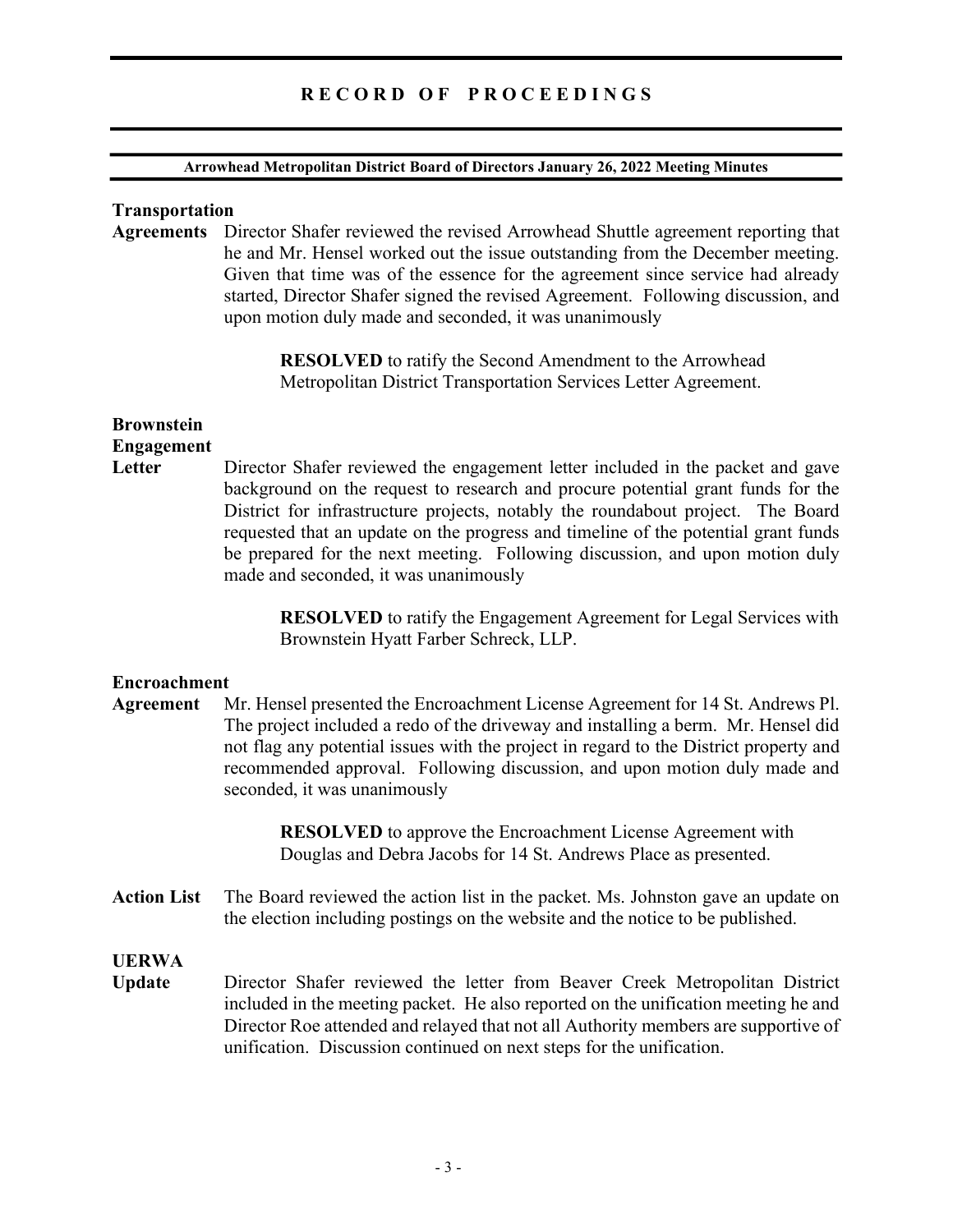# RECORD OF PROCEEDINGS

### Arrowhead Metropolitan District Board of Directors January 26, 2022 Meeting Minutes

### Arrowhead at

- Vail Update Mr. Coleman expressed the AVA Board's appreciation of collaboration between the Association and District and their commitment to have the relationship continue. He then updated the Board on the following items:
	- The investment policy was approved with Mercer Advisors as investment advisor.
	- Operations for 2022 are fully funded with approval of the budget. The Pool agreement is signed.
	- Strategic Planning group is moving forward. Mr. Gropp wants to continue working closely with the District on the roundabout project.
	- Website revisions are up and running.
	- Activities will be increasing in 2022 starting with several scheduled for this winter.
	- New homeowner notebook is being developed with a one page rules  $\&$ regulations reference for owners.
	- The Annual Date of Record for ownership has been set for November 1.
	- The Association trademark is reserved and the licensing agreement is in process.
	- Implementing a program to issue annual parking passes to owners.

### Operations Plan

for 2022 Director Roe reported that the Operations Plan was being updated and reviewed and that several additional items are needed to move forward with the 2022 Plan. Discussion continued on cell phone coverage in Arrowhead and which entity had responsibility to address it. Mr. Hensel gave an update on the Verizon plan and timing for implementation with all agreeing that improving cell service was a priority within the community. Management indicated that most of the items requested could be sent and the first draft for review should be available by the next meeting.

### Roundabout

Update Director Shafer provided the following updates related to the roundabout:

- Kari McDowell and McDowell Engineering has been re-engaged in the project.
- The CDoT permit has been extended for an additional year through February 2023.
- The meeting to request lowering the speed limit on Highway 6 in front of Arrowhead was postponed until the permit was extended. Now that the permit extension has been granted, a letter requesting a meeting will be sent.
- Brownstein is working on funding options. Director Riggio will provide an update at the next meeting.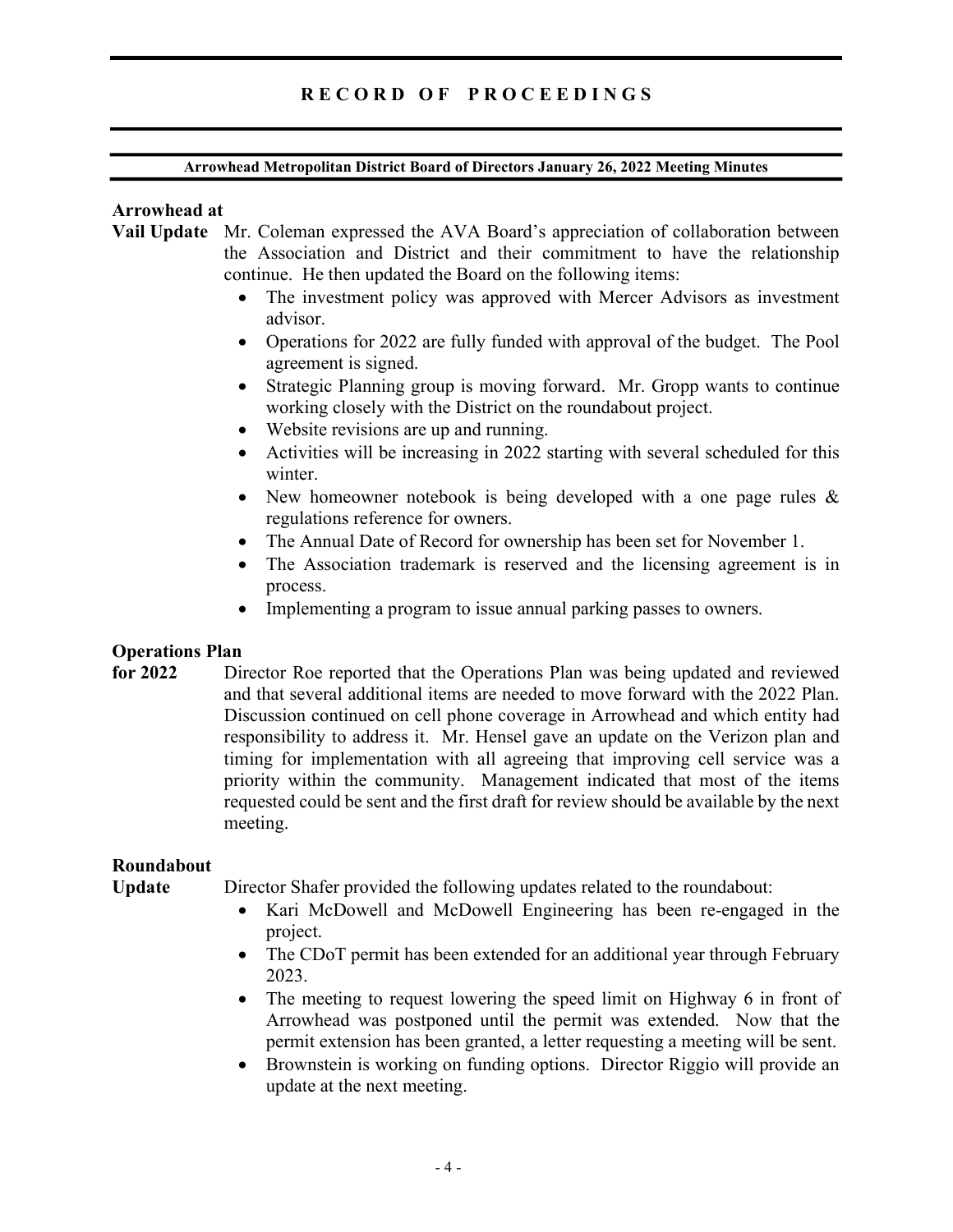# Arrowhead Metropolitan District Board of Directors January 26, 2022 Meeting Minutes

|                                       | Discussion turned to the right of way work and next steps. The Board requested<br>that maps be distributed showing the minor right of way acquisition needed for<br>the project and that discussions be initiated with the property owners (Country<br>Club of the Rockies and Vail Resorts) and that Mr. Collins be consulted regarding<br>the documents to use for conveyance of the right of way areas.                                                                                                                                                                                                           |
|---------------------------------------|----------------------------------------------------------------------------------------------------------------------------------------------------------------------------------------------------------------------------------------------------------------------------------------------------------------------------------------------------------------------------------------------------------------------------------------------------------------------------------------------------------------------------------------------------------------------------------------------------------------------|
| <b>Operations</b><br><b>Report</b>    | Mr. Hensel reported:<br>Signs for the 20 mph speed limit have been posted throughout the community.<br>The paving project invitation to bid will be published next week with bids due<br>$\bullet$<br>at the beginning of March for Board review at the March meeting. All work<br>is expected to be completed by Memorial day.<br>The snow removal team is one crew member short and the team is doing well.<br>$\bullet$                                                                                                                                                                                           |
|                                       | Discussion turned to electric chargers being installed in the parking lot. Mr. Hensel<br>spoke with Holy Cross Electric and they provide grants to cover up to 85% of the<br>cost to purchase and install the chargers. General discussion was had on who would<br>benefit, if they are a right fit for the community, where the chargers should be<br>installed and the loss of parking spaces, how many charges should be installed and<br>expected cost to the District. Following discussion, the Board requested that Mr.<br>Hensel pursue applying for the grant with Holy Cross for installation of chargers. |
| <b>Financial</b><br><b>Statements</b> | Mr. Marchetti reviewed the preliminary year end financial statements included in<br>the packet. It was projected that there would be a \$400,000 surplus. The Board<br>requested that Director Shafer draft a letter to the owners to be included in the AVA<br>newsletter letting owners know that the District was on track with lowering the mill<br>levy and was in a good financial position. Discussion then turned to the sales tax<br>collections with the Board requesting more detail of amounts in the Other category.                                                                                    |
| <b>Posting</b><br><b>Resolution</b>   | Mr. Marchetti reviewed the Resolution for posting notices included in the packet.<br>By motion duly made and seconded it was unanimously                                                                                                                                                                                                                                                                                                                                                                                                                                                                             |
|                                       | RESOLVED to approve the Resolution Designating Location to Post<br>Notice.                                                                                                                                                                                                                                                                                                                                                                                                                                                                                                                                           |
| <b>Future</b>                         | Mostings The next meeting was confirmed for Echrician $22,002$ at $2.00$ nm                                                                                                                                                                                                                                                                                                                                                                                                                                                                                                                                          |